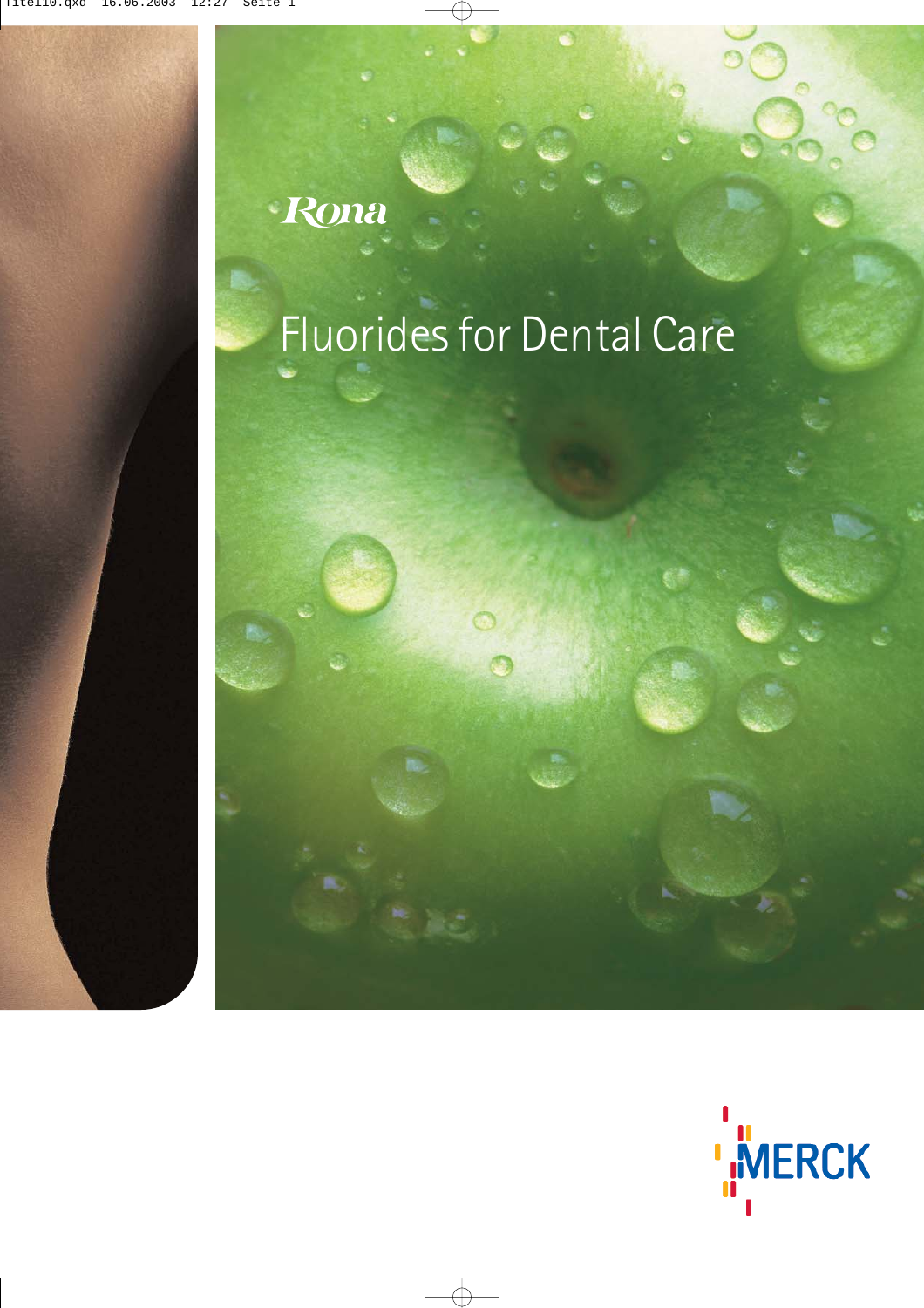## **Introduction**

There are many different microorganisms, particularly bacteria, which inhabit the mouth. They attach themselves to the tooth surface where they combine with food particles primarily such as carbohydrates and proteins, to form a sticky polysaccharide (glucane, fructane) coating. This tooth coating, known as **plaque**, is the main cause of tooth decay (caries) and gum infections.

Tooth enamel is made up of 97 % hydroxylapatite; dentine 70 % hydroxylapatite. The bacteria in plaque (particularly Streptococcus mutans and Lactobacillus acidophilus) produce acids via the glycolysis of carbohydrates resulting in a drop in pH to below the critical limit of pH 5.5. These acids attack the tooth enamel first and then subsequently the dentine, resulting in demineralisation of the hydroxylapatite lattice.

$$
Ca_5(PO_4)_3OH + H_3O^+ \Rightarrow 5 Ca^{2+} + 3 PO_4^{3-} + 2 H_2O
$$

The hydroxy ions in apatite are neutralised by the acids resulting in decomposition of the crystal lattice. A hole is produced, i.e. caries. As long as the plaque layer is not too thick, saliva is able to buffer the acids and remineralisation by the calcium and phosphate ions present in the saliva is possible. However, increasing thickness of the plaque layer, takeup of phosphate by the bacteria together with calcium complexation by acid residues significantly hinders remineralisation.

After three to five days the plaque layer, which up to now consisted mainly of grampositive cocci, starts to change.<sup>7</sup> Gram negative cocci and gram positive rods establish themselves and became stuck to each other via the tough sticky glucanes which are further produced. In the next phase, additional microorganisms establish themselves. The plaque layer becomes increasingly hardened via the enclosure of calcium and phosphate ions in the form of hydroxylapatite. **Tartar** forms onto which, thanks to its rough surface, further new plaque can easily establish themselves. <sup>13,25,32</sup>

Plaque bacteria which colonise on the edge of the gum are the cause of **gum infections (gingivitis)**. The triggers are released toxic metabolites (ammonia, organic acids, H<sub>2</sub>S), bacterial enzymes and endotoxins produced via decomposition of gram negative bacteria. Lasting gum infections lead to paradontosis where upon the gums recede and there is then the threat of tooth loss.<sup>1</sup>

## **The Action of Fluorides**

In addition to regular dental ceckups and reduction in consumption of sweet foods, the use of fluoride-containing dental and mouth care products and fluoride intake via drinking water, fluoride tablets and cooking salt has proned to be an effective caries prophylaxis.

Fluoridisation of the tooth enamel can be effected by the formation of fluoroapatite or by deposition of a calcium fluoride layer on to the tooth surface.  $42$ 



Hydroxylapatite has a cage-like structure made up of calcium and phosphate ions. Hydroxy ions are located in the gaps and these can be replaced by fluoride ions.

#### $Ca<sub>5</sub>(PO<sub>4</sub>)<sub>3</sub>OH + F<sup>-</sup> \Rightarrow Ca<sub>5</sub>(PO<sub>4</sub>)<sub>3</sub>F + OH<sup>-</sup>$

In contrast to hydroxylapatite, fluoroapatite is acid-stable because the fluoride ions do not react with  $H_3O^+$  ions. This type of fluoridisation is a significant component of caries prophylaxis.<sup>2,24</sup>

At higher fluoride doses and below pH 5 a layer of calcium fluoride can be deposited onto the tooth surface as a result of the higher concentration of free calcium ions. This layer serves as a fluoride depot for the tooth enamel underneath it. 39,45

 $Ca<sub>5</sub>(PO<sub>4</sub>)<sub>3</sub>OH + 10 F^- \Rightarrow 5 CaF<sub>2</sub> + 3(PO<sub>4</sub>)3<sup>-</sup> + OH<sup>-</sup>$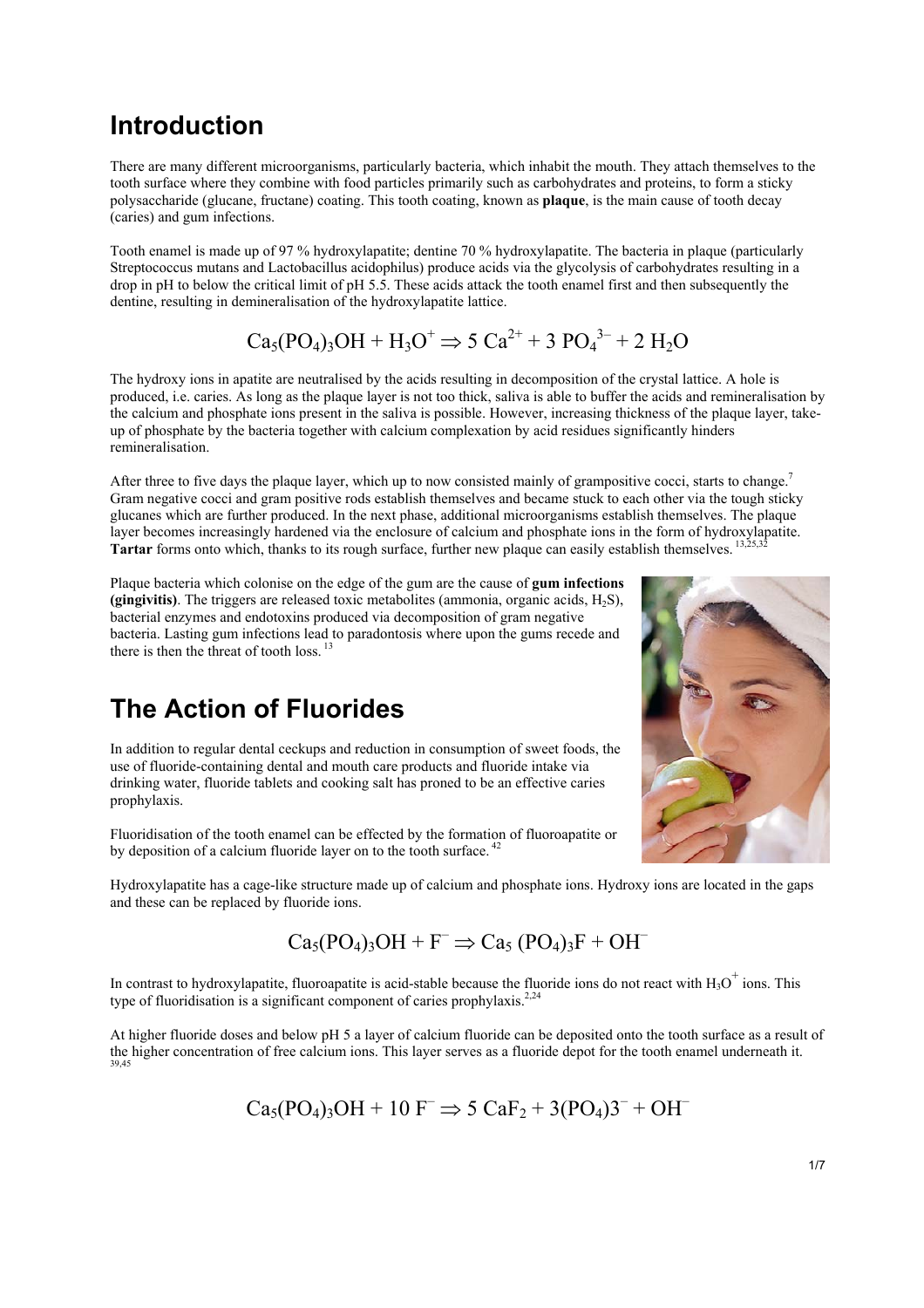The inorganic fluorides sodium fluoride, sodium monofluorophosphate and tin fluoride and the organic fluorides olaflur, cetylamine hydrofluoride, oleylamine hydrofluoride and hexydecylamine hydrofluoride are all used for fluoridisation. Both inorganic and organic fluoride compounds demonstrate the following activity as a result of the fluoride ion:

- reduced acid solubility of dental enamel via the formation of fluoroapaptite and calcium fluoride  $9,10,23,34$
- faster sugar neutralisation
- bacteriostatic action<sup>31,30,12</sup>
- inhibition of glycolysis and as a result acid production in the plaque via inhibition of the enzyme enolase and probably also phosphoglycerate mutase $^{21}$
- improved remineralisation by saliva through binding calcium into the tooth enamel<sup>35</sup>

As a result of the cationic amine ion, the **organic fluorides** also demonstrate the following actions:

- high affinity to tooth enamel and as a result longer dwell time on the tooth  $\Rightarrow$  long term fluoride protection<sup>8,39</sup>
- reduction of the surface tension of the saliva resulting in more complete wetting including the gaps between teeth
- higher protection against caries bacteria via production of a bacteriophobic protective film $^{39,43}$
- longer antiglycolytic action and, therefore, delayed pH drop by reduction of acid formation by bacteria<sup>5,11,12,22,40,3,41,24</sup>
- bactericidal action i.e. bacteria are not just inhibited they are also killed of  $f^{12,6,31,30}$
- $\bullet$  better fluoride bioavailability as it dissociates virtually completely from the organic, heteropolar compound<sup>18</sup>
- during glycolysis the enzymes pyruvate kinase and glyceraldehyde-3-phosphate dehydrogenase are additionally inhibited $2$
- the usage concentration for organic fluorides can be lower than inorganic fluorides because they show the same activity despite a lower concentration<sup>5</sup>

During the past 40 years many long term clinical studies have been carried out on humans to test the actual effectivity of the inorganic and organic fluorides. The results vary within certain limits due to the influence of factors such as age of the test subjects, treatment duration, application frequency, active ingredient concentration and base formulation of the tooth care product used which all play a role.  $^{26,27,8,23,29,37,28}$ 

In general the caries-inhibiting action of tooth care formulation depends on:

- time between tooth breakthrough and first application
- frequency of use (better long acting low fluoride concentrations than short acting high concentrations)
- which fluoride compound is used
- application form (paste type formulations are better than liquid ones<sup>17</sup>, though good results were also obtained with firm liquid formulations<sup>46,38</sup>)
- pH of the formulation (calcium fluoride accumulation better at pH 4.5-5 than at higher pH-values)
- length of time the fluoride compound spends on the tooth.

## **Efficacy of Organic Fluoride**

#### **Dwell Time on the Tooth**

Figure 1 shows clearly the longer dwell time and hence longer availability of amine fluoride on the tooth. Whilst with sodium fluoride the average fluoride content of untreated plague, i.e. 44 ppm, is reached after only a hour, with amine fluoride the same value is reached much later i.e. after 4 hours.

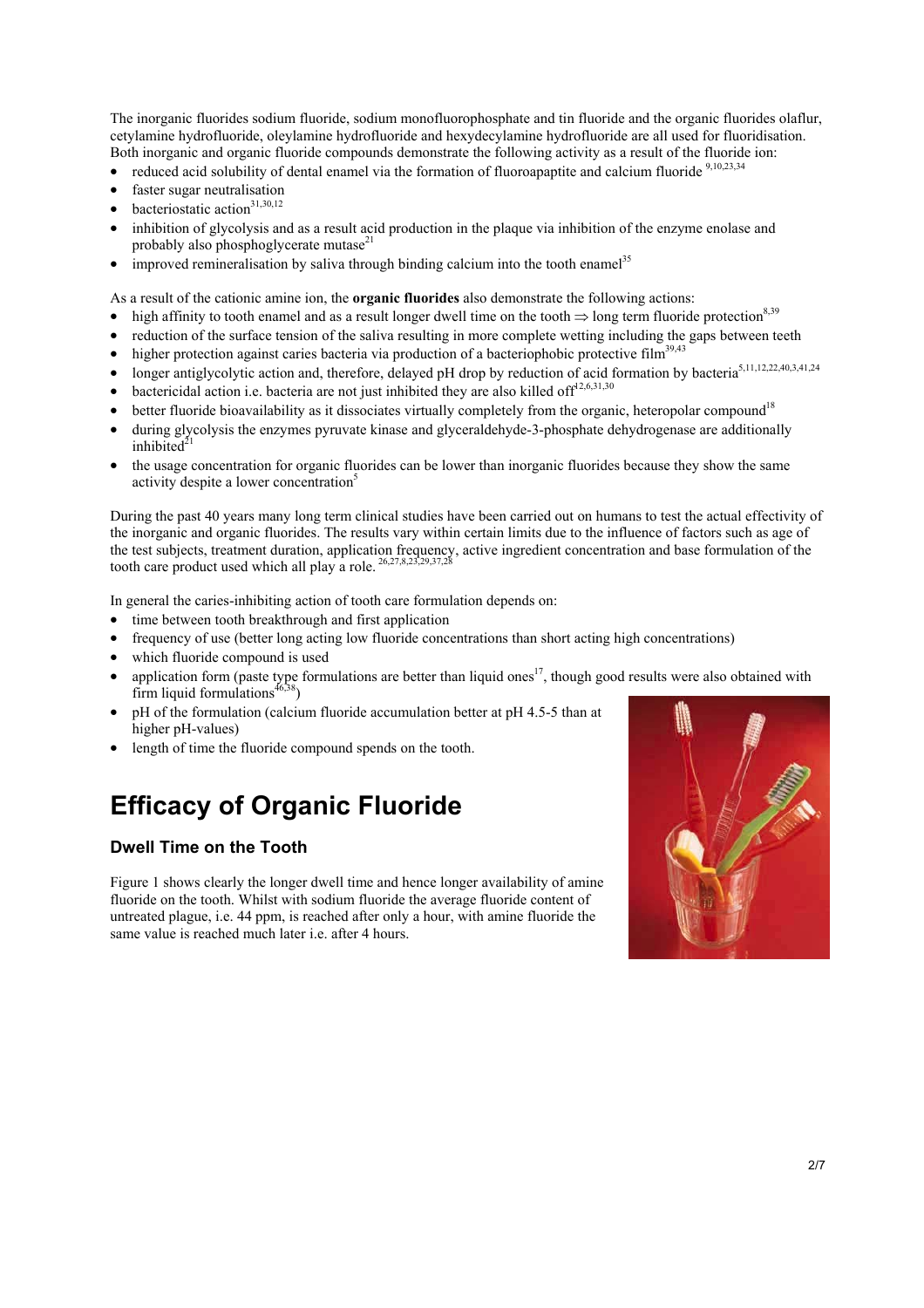

*Fig. 1: Fluoride absorption and emission from plaque after a 3 minute rinse with 10 ml of a 0.2 % sodium fluoride solution or 10 ml of a 0.09 % amine fluoride solution16* 

#### **Reduction of Enamel Solubility**

In order to investigate the susceptibility of the teeth to caries, their resistance to the organic acids occurring in the mouth is tested. A higher fluoride content in the tooth enamel results in a proven better acid resistance.<sup>2</sup> As shown in fig. 2, amine fluoride reduces the enamel solubility significantly more than sodium fluoride.



*Fig. 2: Average reduction in enamel solubility with amine fluoride and sodium fluoride solution (teeth of an app. 20 years-old volunteer) 14*

#### **Inhibition of Acid Production**

Whilst Olaflur can cause 100 % inhibition of acid production by plaque-streptococci at a concentration low as  $10^{-5}$  M, sodium fluoride has almost no influence on acid production at the same concentration.



*Fig. 3: Inhibition of the acid formation from glucose caused by plaque-streptococci<sup>3</sup>* 

#### **Formation of a Bacteriophobic Protective Film**

At a concentration of  $10^{-5}$  M, amine fluorides cause production of a bacteriophobic protective film which is capable of completely preventing growth of plaque-streptococci. On the other hand, sodium fluoride and tin fluoride at the same concentration are unable to prevent build up of plaque (fig.4)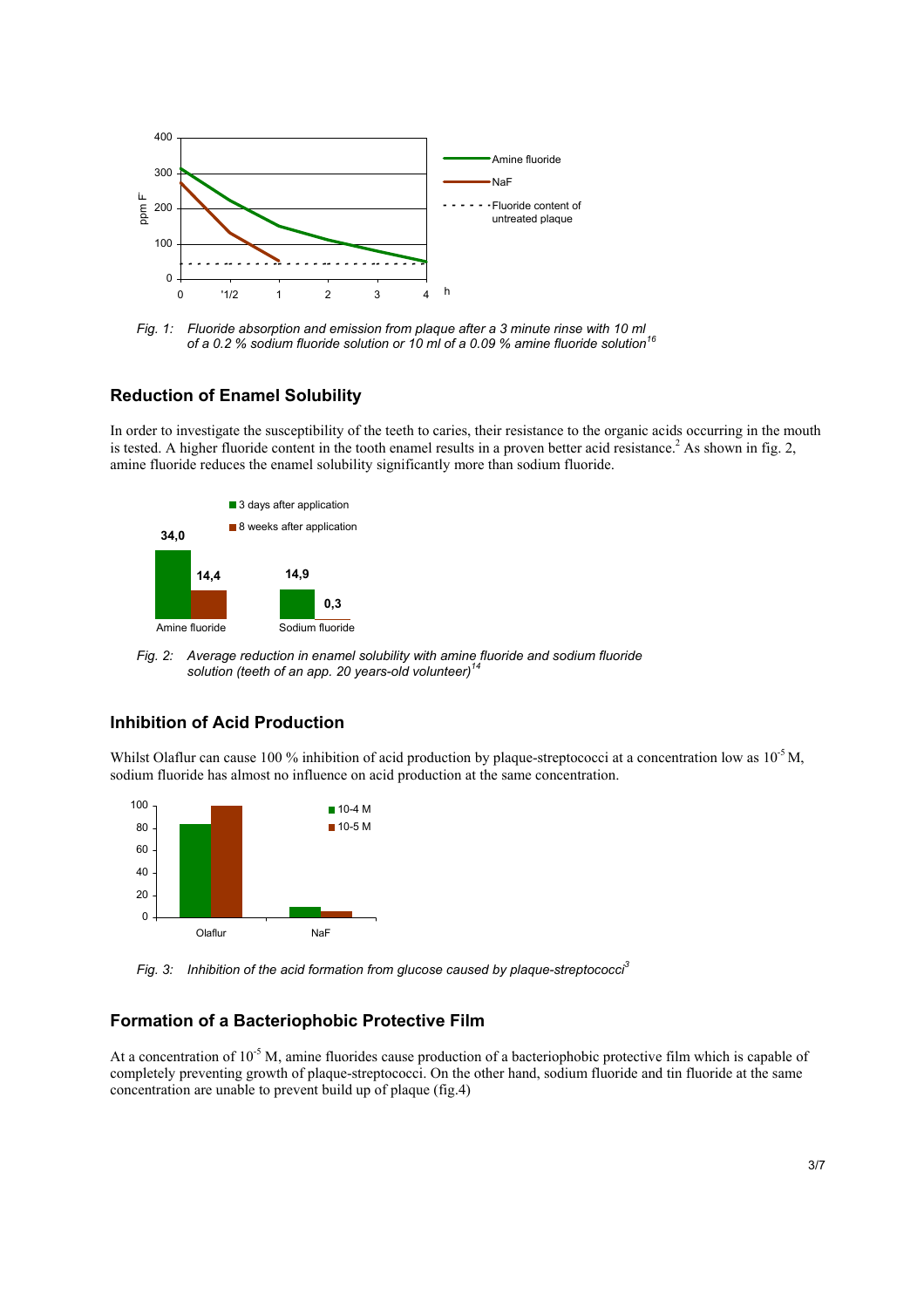

*Fig. 4: Streptococcus cultures after 24 h at 37 °C on addition of sodium, tin and amine fluoride (10-5 M)*

#### **Caries Reduction**

A study performed on 2008 school children demonstrated that following 3 years usage of an amine fluoride toothpaste, 21.6 % less caries per tooth, or 20.9 % per tooth surface, occurred (fig. 5).



*Fig. 5: Caries reduction of a sodium monofluorophosphate and amine fluoride dentifrice (0.15 % fluorine respectively) as compared to placebo<sup>4</sup>*

## **Suggested formulations**

- dental care creams, gels and lotions
- water and salt fluoridation
- tablets
- tooth picks
- dental floss
- chewing gums

## **Merck Fluoride Product Range**

#### **RonaCare® Olaflur - the organic fluoride**

Long term protection against caries and paradontitis via formation of a fluoride depot with a long dwell time on the teeth. Suppression of plaque formation and through cleaning including of gaps between teeth.

#### **RonaCare® NaF - the inorganic fluoride**

One of the most widely used fluorides in low price segment tooth care products. Protects against caries by reducing plaque formation and improving remineralisation of tooth enamel.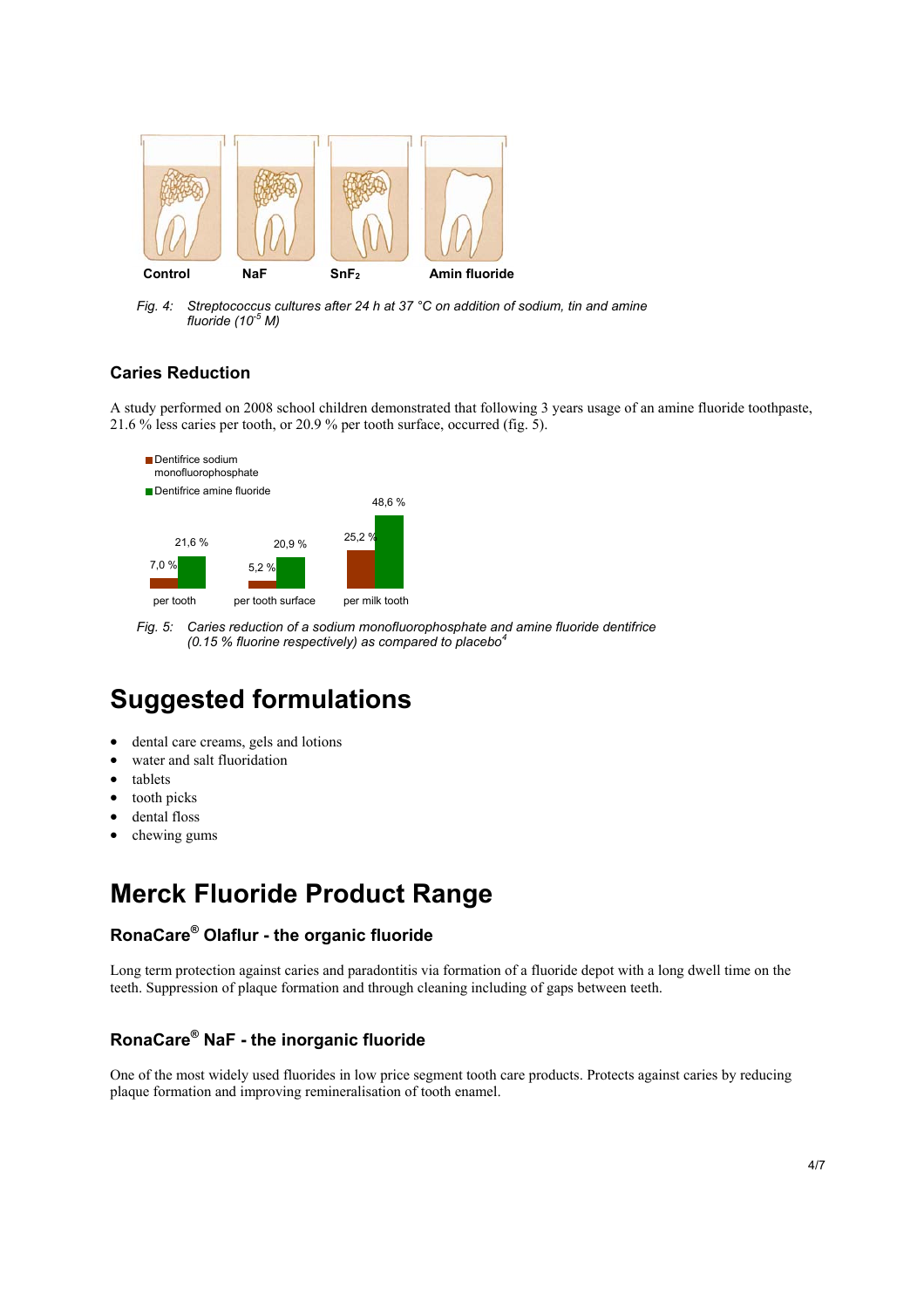## **Technical Data**

#### **RonaCare® Olaflur**

Molecular Structure

|                           | $*$ 2HF                                                                                                                                                                                                                                                                                                                                                                             |  |
|---------------------------|-------------------------------------------------------------------------------------------------------------------------------------------------------------------------------------------------------------------------------------------------------------------------------------------------------------------------------------------------------------------------------------|--|
|                           | $H_2C$<br>OH                                                                                                                                                                                                                                                                                                                                                                        |  |
|                           | OН                                                                                                                                                                                                                                                                                                                                                                                  |  |
| <b>INCI</b> Name          | Propylene Glycol, Olaflur                                                                                                                                                                                                                                                                                                                                                           |  |
| Chemical description      | Bis(hydroxyethyl)-aminopropyl-N-hydroxyethyl-octadecylamine<br>dihydrofluoride solution in 1,2-propanediol<br>$C_{27}H_{60}F_{2}N_{2}O_{3}$                                                                                                                                                                                                                                         |  |
| Appearance                | Clear, yellow to brown, viscous liquid, characteristic intrinsic odor                                                                                                                                                                                                                                                                                                               |  |
| Solubility                | Miscible in all concentrations with water, ethanol, propanol, isopropanol and<br>glycerol.                                                                                                                                                                                                                                                                                          |  |
| Handling                  | RonaCare <sup>®</sup> Olaflur is sensitive to frost – should the product become cloudy,<br>thicken or freeze due to cold conditions, it should be warmed up slowly to<br>between 25 and 35 °C and homogenised briefly, after which it will be ready to<br>use again.                                                                                                                |  |
| Formulation guidelines    | Not compatible with anionic raw materials.<br>Amine fluoride helps to stabilize stannous fluoride in water solutions. <sup>24</sup><br>As fluorides are inactivated by reacting with calcium the use of calcium<br>containing abrasives should be avoided. Appropriate abrasives are sodium<br>bicarbonate, insoluble sodium metaphosphate, and hydrated silicas. <sup>30, 31</sup> |  |
| Use concentration         | $1 - 4\%$<br>The max. use level is 5.90 % RonaCare <sup>®</sup> Olaflur ( $\approx$ 0.15 % fluorine) regulated<br>by Cosmetic Directive 76/7688/EEC                                                                                                                                                                                                                                 |  |
| RonaCare <sup>®</sup> NaF |                                                                                                                                                                                                                                                                                                                                                                                     |  |
| <b>INCI</b> Name          | Sodium Fluoride                                                                                                                                                                                                                                                                                                                                                                     |  |
| Chemical description      | NaF                                                                                                                                                                                                                                                                                                                                                                                 |  |
| Appearance                | White powder                                                                                                                                                                                                                                                                                                                                                                        |  |
| Solubility                | in water about 4 %<br>in ethanol insoluble                                                                                                                                                                                                                                                                                                                                          |  |
| Formulation guidelines    | As fluorides are inactivated by reacting with calcium the use of calcium<br>containing abrasives should be avoided. Appropriate abrasives are sodium<br>bicarbonate, insoluble sodium metaphosphate, and hydrated silicas. <sup>19,36</sup>                                                                                                                                         |  |

Max. use concentration 0.33 % ( $\approx$  0.15 % fluorine) regulated by Cosmetic Directive 76/7688/EEC

OH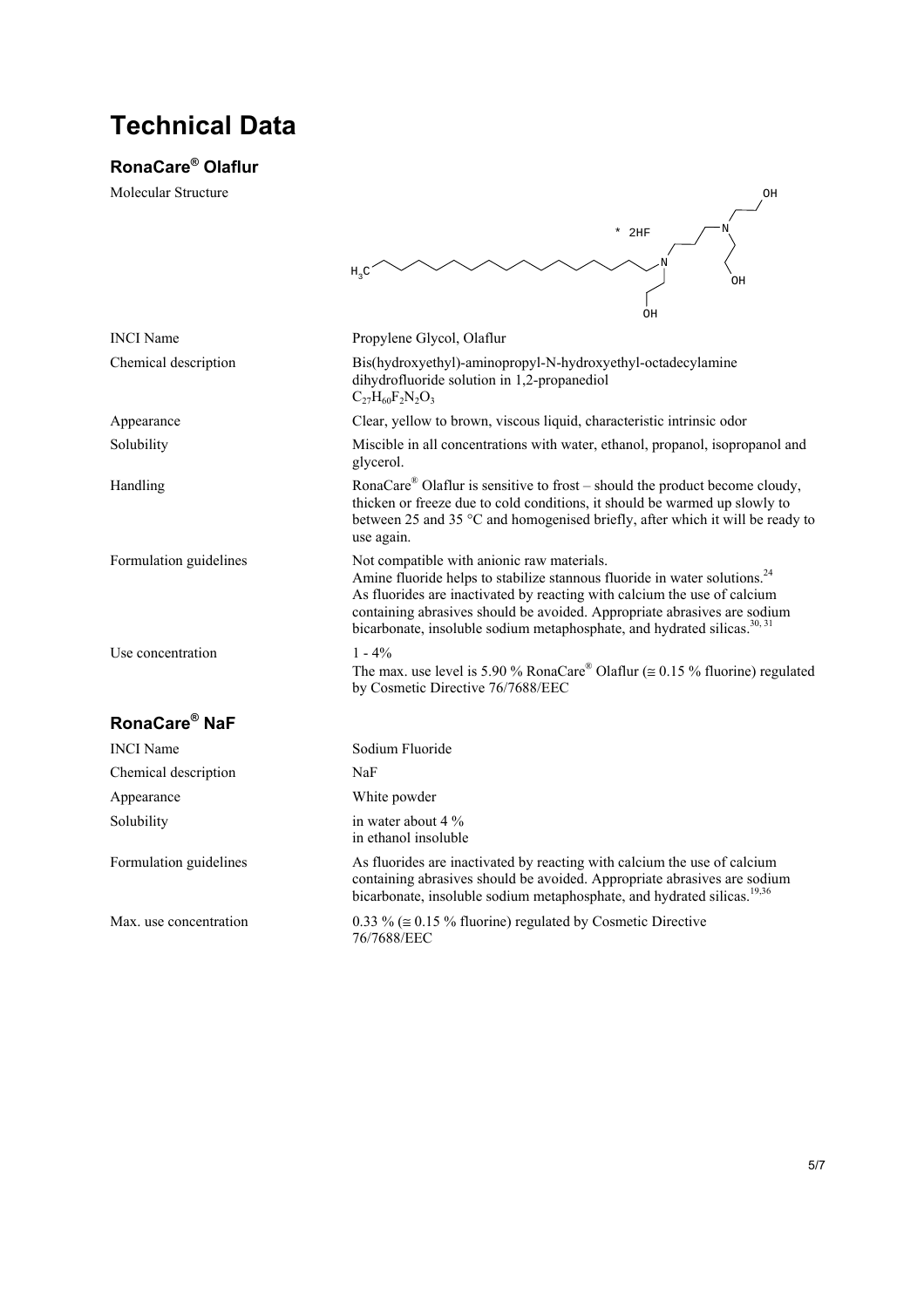## **References**

- 1. MK Antila, P Pohto, Fluoride uptake and retention in dental enamel treated with amine fluoride solution*, Proc Finn Dent Soc* 69 202-207 (1973)
- 2. F Barbakow, In-vivo-Reaktion an der Schmelzoberfläche nach Fluorapplikation, *Dtsch. Zahnärztl. Z.* 38, Sonderheft 1, 23-26 (1983)
- 3. F Bramstedt, J Bandilla, Über den Einfluß organischer Fluorverbindungen auf Säurebildung und Polysaccharidsynthese von Plaques-Streptokokken, *Dtsch. Zahnärztl. Z.* 12 1390-1396 (1966)
- 4. PM Cahen, RM Frank, JC Turbot, MT Jung, Comparative unsupervised clinical trial on caries inhibition effect of monofluorophosphate and amine fluoride dentifrices after 3 years in Strasbourg, *Community Dent Oral Epidemiol.*  10 238-241 (1982)
- 5. MM Dolan, BJ Kavanagh, SL Yankell, Artificial plaque prevention with organic fluoride, *J Periodontology* 43 561-563 (1972)
- 6. J Einwag, Aminfluoride als Alternative zur systemischen Fluoridanwendung, *Zahnärztl. Mitt.* 15 1632-1634 (1983)
- 7. L Flores-de-Jacoby, Gegenwärtige Vorstellungen von der Pathogenese parodontaler Erkrankungen mit Schwerpunkt auf mikrobiologischen Studien, *Oralprophylaxe* 8, 68-77, (1986)
- 8. W Franke, W Künzel, A Treide, K Blüthner, Karieshemmung durch Aminfluorid nach 7 Jahre Kollektiv angeleiteter Mundhygiene*, Stomatologie DDR* 27 13-16 (1977)
- 9. W Franke, W Künzel, A Treide, K Blüthner, Längsschnittstudien im Rahmen angeleiteter und bewachter Mundhygiene-Aktionen*, Stomatologie DDR* 26 532-537 (1976)
- 10. W Franke, W Künzel, A Treide, K Blüthner, Wirkungsweise und Effektivität lokal applizierter Aminfluoride zur Kariesprävention, *Medicamentum* 16 362-365 (1975)
- 11. L Geiger, W Künzel, A Treide, Vergleichende klinisch-röntgenologische Untersuchungen über den Karieszuwachs nach kontrollierter Mundhygiene mit Aminfluorid, *Dtsch*. *Stomatologie* 21 132-135 (1971)
- 12. F Gehring, Wirkung von Aminfluorid und Natriumfluorid auf Keime der Plaqueflora, *Dtsch. Zahnärztl. Z*. 38 36- 40 (1983)
- 13. J Glickman, Periodontal disease, *New Engl. J Medicine* 19 1071-1077 (1971)
- 14. HJ Gülzow, Fluoridierungsmaßnahmen, *Dtsch. Zahnärztl. Z.* 31 463-468 (1976)
- 15. HJ Gülzow, Über die Beeinflussung der Säurelöslichkeit der Schmelzoberfläche durch Aminfluoride, *Dtsch. Zahnärztl. Z.* 21 290-295 (1966)
- 16. HJ Gülzow, Vergleichende Untersuchungen über die Wirksamkeit von Aminfluoriden an der Schmelzoberfläche, *Dtsch. Zahnärztl. Z.* 38 19-22 (1983)
- 17. HJ Gülzow, M Jellinghaus, Kariesprophylaxe durch lokale Applikation von Fluorid als Lösung, Lack oder Gel?, *Dtsch. Zahnärztl. Z.* 28 592-597 (1973)
- 18. D Hanfland, Untersuchungen zur bioverfügbaren Fluoridkonzentration von Zahnpasten, *Wissenschaft und Forschung* 8 513-519 (1989)
- 19. HJ Kinkel, R Raich, J Weststrate, W Lamme, Zur karieshemmenden Wirkung verschiedener Fluorzahnpasten, *Ärztl Kosmetologie* 15 114-118 (1985)
- 20. E Kirkegaard, In vitro fluoride uptake in human dental enamel from various fluoride solutions*, Caries Research* 11 16-23 (1977)
- 21. D Klement, G Siebert, Quantifizierung von Fluoridwirkungen auf Streptococcus mutans NCTC 10449*, Dtsch Zahnärztl Z* 40 1036-1039 (1985)
- 22. J Klimek, C Gans, P Schwan, R Schmidt, Fluoridaufnahme im Zahnschmelz nach Anwendung von NaF- und AmF-Zahnpasten, Line In-situ Studie, *Oralprophylaxe* 192-196 (1998)
- 23. W Künzel et al, Klinisch-röntgenologische Parallelüberwachung einer Längsschnittstudie zum Nachweis der karieshemmenden Effektivität 7 Jahre lokal angewandten Aminfluorids im Doppelblindtest, *Zahn-, Mund- und Kieferheilkunde* 65 626-637 (1977)
- 24. W Künzel, W Franke, A Treide, K Blüthner, Kariesprävention, *Medizin aktuell* 2 538-540 (1976)
- 25. H Löe, Dynamik und Entwicklung und Progression der parodontalen Läsionen, *Dtsch. Zahnärztl. Z.* 37 533-539 (1982)
- 26. M Madléna, G Nagy, K Gábris, S Márton, G Keszthelyi, J Bánóczy, Effect of amine fluoride toothpaste and gel in high risk groups of Hungarian adolescents: results of a longitudinal study, *Caries Res* 36 142-146 (2002)
- 27. TM Marthaler, Caries-inhibition after seven years of unsupervised use of an amine fluoride dentifrice, *Brit.dent. J* 4 510-515 (1968)
- 28. TM Marthaler, Der Einfluß der Fluortabletten in der Schule auf den Kariesbefall 6- bis 15jähriger Kinder, *Schweiz. Mschr. Zahnheilk.* 6 539-554 (1967)
- 29. TM Marthaler, The cariostatic effect of amine fluoride containing dentifrices in an unsupervised clinical study, *Caries Symposium Zürich* 14-26 (1961)